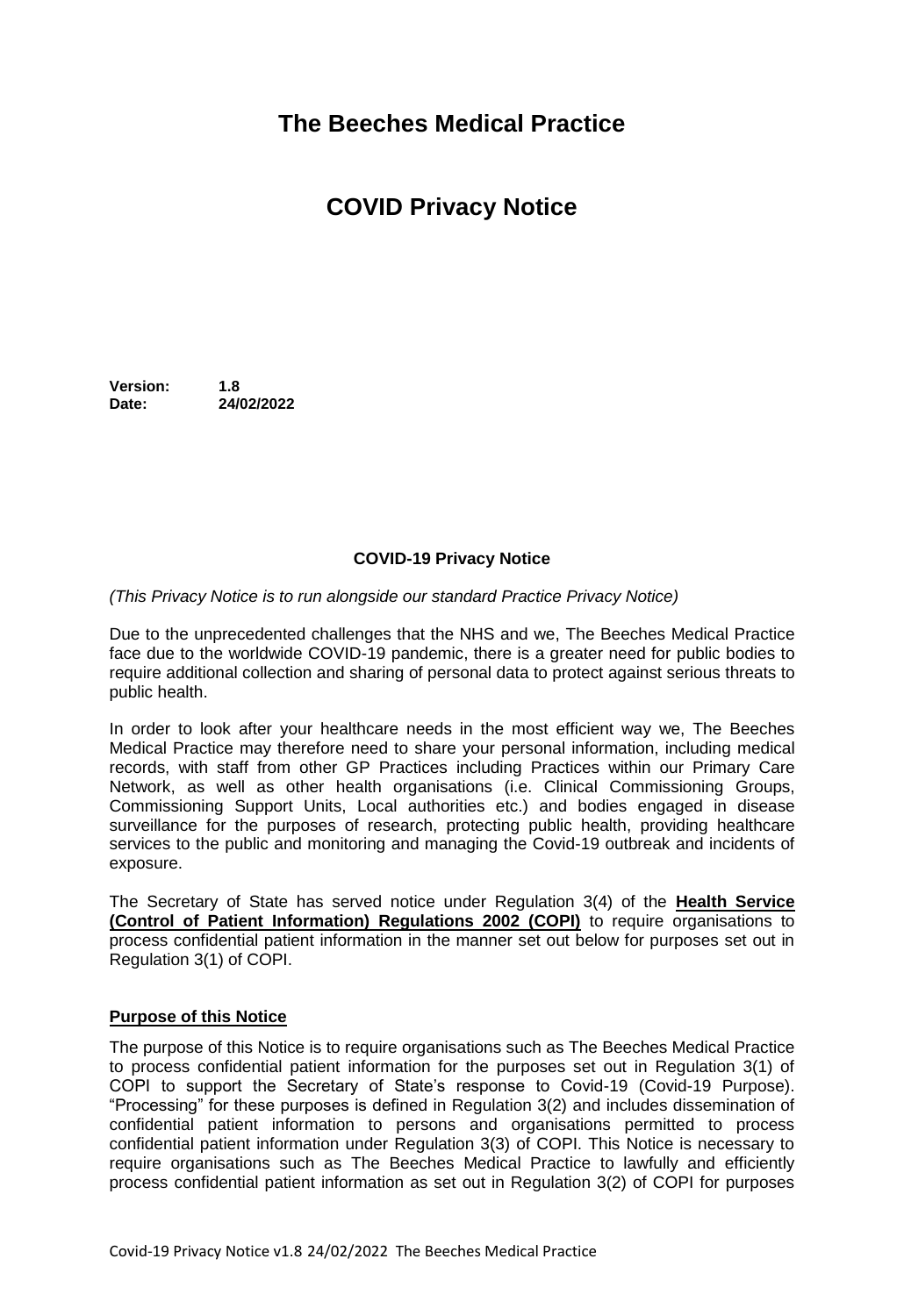defined in regulation 3(1), for the purposes of research, protecting public health, providing healthcare services to the public and monitoring and managing the Covid-19 outbreak and incidents of exposure.

## **Requirement to Process Confidential Patient Information**

The Secretary of State has served notice to recipients under Regulation 3(4) that requires The Beeches Medical Practice to process confidential patient information, including disseminating to a person or organisation permitted to process confidential patient information under Regulation 3(3) of COPI, renewed 27 January 2021 and September 2021.

The Beeches Medical Practice is only required to process such confidential patient information:

- where the confidential patient information to be processed is required for a Covid-19 Purpose and will be processed solely for that Covid-19 Purpose in accordance with Regulation 7 of COPI
- $\bullet$  from 20<sup>th</sup> March 2020 until 30th June 2022.

## **Covid-19 Purpose**.

A Covid-19 Purpose includes but is not limited to the following:

- understanding Covid-19 and risks to public health, trends in Covid-19 and such risks, and controlling and preventing the spread of Covid-19 and such risks
- identifying and understanding information about patients or potential patients with or at risk of Covid-19, information about incidents of patient exposure to Covid-19 and the management of patients with or at risk of Covid-19 including: locating, contacting, screening, flagging and monitoring such patients and collecting information about and providing services in relation to testing, diagnosis, self-isolation, fitness to work, treatment, medical and social interventions and recovery from Covid-19
- understanding information about patient access to health services and adult social care services and the need for wider care of patients and vulnerable groups as a direct or indirect result of Covid-19 and the availability and capacity of those services or that care
- monitoring and managing the response to Covid-19 by health and social care bodies and the Government including providing information to the public about Covid-19 and its effectiveness and information about capacity, medicines, equipment, supplies, services and the workforce within the health services and adult social care services
- delivering services to patients, clinicians, the health services and adult social care services workforce and the public about and in connection with Covid-19, including the provision of information, fit notes and the provision of health care and adult social care services
- research and planning in relation to Covid-19.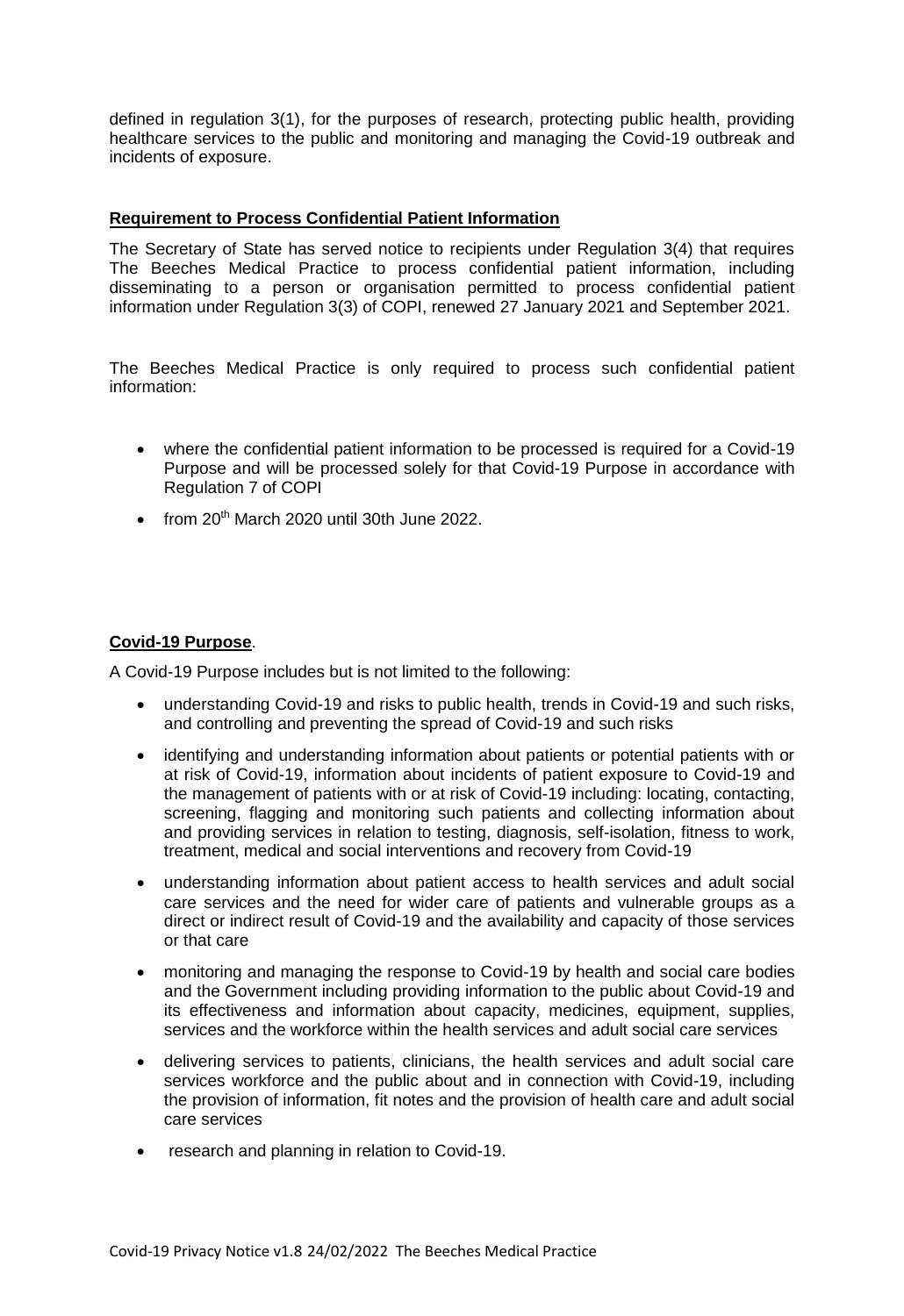## **Recording of processing**

A record will be kept by The Beeches Medical Practice of all data processed under this Notice.

#### **Sending Public Health Messages**

Data protection and electronic communication laws will not stop The Beeches Medical Practice from sending public health messages to you, either by phone, text or email as these messages are not direct marketing.

#### **Digital Consultations**

It may also be necessary, where the latest technology allows The Beeches Medical Practice to do so, to use your information and health data to facilitate digital consultations and diagnoses and we will always do this with your security in mind.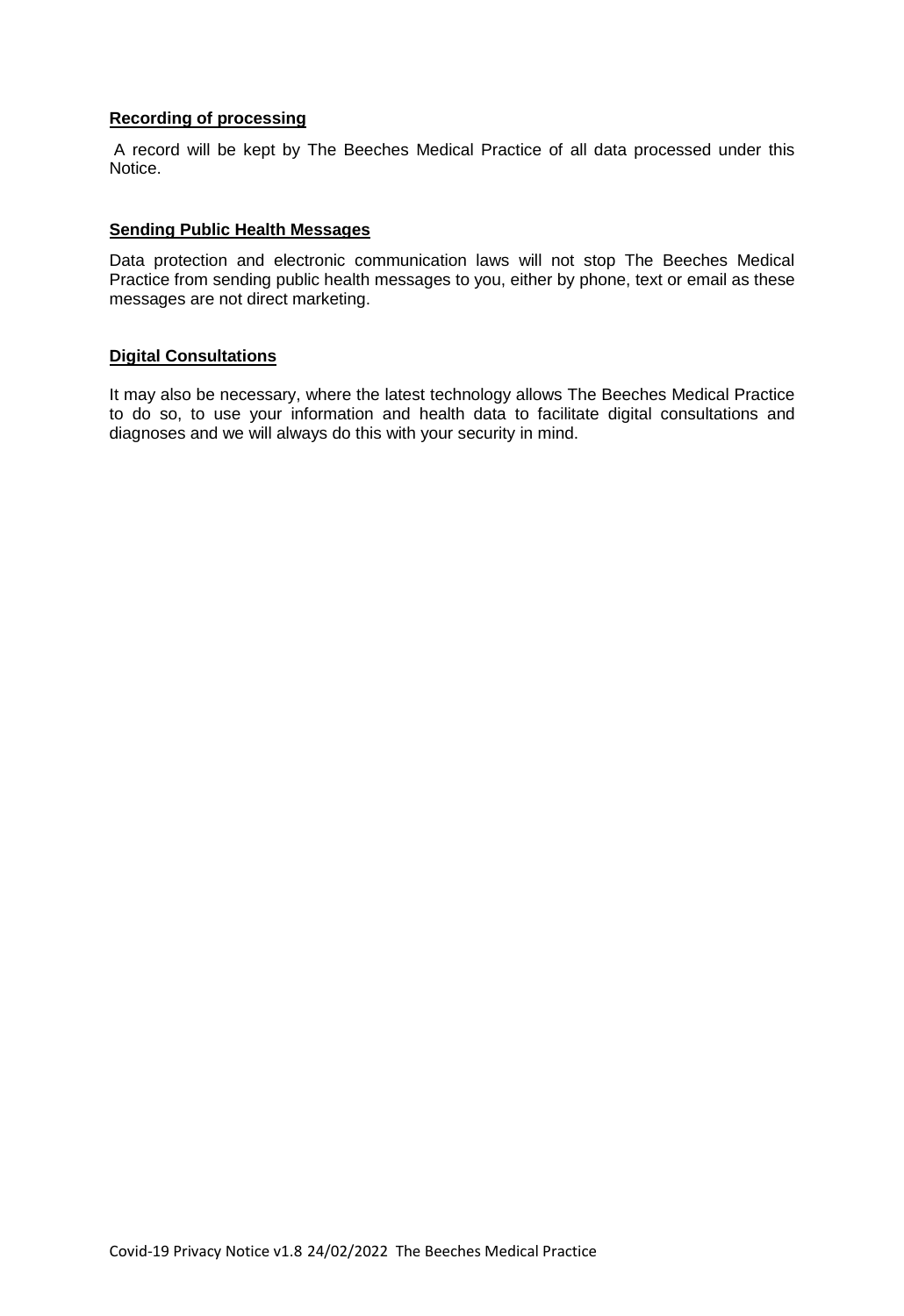## **Research and Pandemic Planning**

The Secretary of State has directed NHS Digital to collect, process and analyse data in connection with COVID-19 to support the Secretary of State's response to COVID-19 and support various COVID-19 purposes set out in the COVID-19 Public Health Directions 2020, 17 March 2020 (as amended) (COVID-19 Direction) and below. This enables NHS Digital to collect data and analyse and link the data for COVID-19 purposes with other data held by NHS Digital.

The purpose of the data collection is also to respond to the intense demand for General Practice data to be shared in support of vital planning and research for COVID-19 purposes, including under the general legal notice issued by the Secretary of State under Regulation 3(4) of the Health Service (Control of Patient Information) Regulations 2002 (COPI). NHS Digital has therefore been requested by the joint co-chairs of the Joint GP IT

Committee (JGPITC) (the BMA and RCGP) to provide a tactical solution during the period of the COVID-19 pandemic to meet this demand and to relieve the growing burden and responsibility on General Practices. On 15 April 2020 the BMA and RCGP therefore gave their support via JGPITC to NHS Digital's proposal to use the General Practice Extraction Service (GPES) to deliver a data collection from General Practices, at scale and pace, as a tactical solution to support the COVID-19 response in the pandemic emergency period.

It is a requirement of the JGPITC that all requests by organisations to access and use this data will need to be made via the NHSX SPOC COVID-19 request process, that will triage and prioritise these requests and refer appropriate requests on to the NHS Digital Data Access Request Service (DARS). NHS Digital will consult with representatives of the BMA and the RCGP on all requests for access to the data. An outline of the process for this agreed with the BMA and the RCGP is published here. Requests by organisations to access record level data from this collection will also be subject to Independent Group Advising on the Release of Data (IGARD) consideration. Data applicants will need to demonstrate they have a lawful basis to access the data for COVID-19 purposes.

#### **Benefits of this sharing**

Organisations, including the Government, health and social care organisations and researchers need access to this vital data for a range of COVID-19 purposes, to help plan, monitor and manage the national response to the COVID-19 pandemic, which will help save lives. COVID-19 purposes for which this data may be analysed and used may include:

- understanding COVID-19 and risks to public health, trends in COVID-19 and such risks, and controlling and preventing the spread of COVID-19 and such risks
- identifying and understanding information about patients or potential patients with, or at risk of COVID-19, information about incidents of patient exposure to COVID-19 and the management of patients with or at risk of COVID-19 including: locating, contacting, screening, flagging and monitoring such patients and collecting information about and providing services in relation to testing, diagnosis, selfisolation, fitness to work, treatment, medical and social interventions and recovery from COVID19
- understanding information about patient access to health services and adult social care services as a direct or indirect result of COVID-19, and the availability and capacity of those services • monitoring and managing the response to COVID-19 by health and social care bodies and the Government including providing information to the public about COVID-19 and its effectiveness and information about capacity, medicines, equipment, supplies, services and the workforce within the health services and adult social care services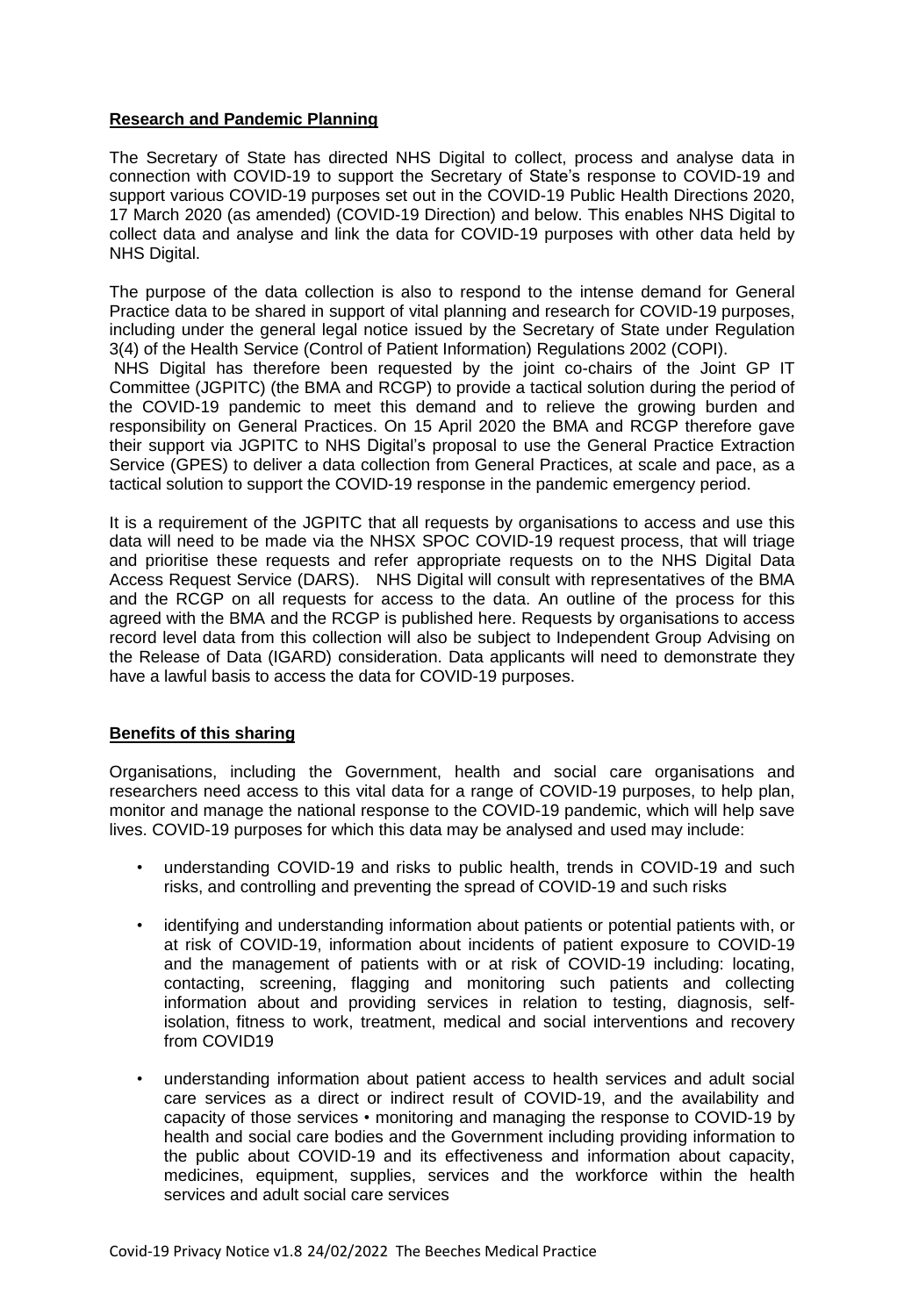- delivering services to patients, clinicians, the health services and adult social care services workforce and the public about and in connection with COVID-19, including the provision of information, fit notes and the provision of health care and adult social care services; and
- research and planning in relation to COVID-19.

Data may be analysed and linked to other data held by NHS Digital or held by other organisations to which access to the data is granted for COVID-19 purposes, through the process described above.

Data will be collected nationally from all GP Practices by NHS Digital every fortnight. All requests to access this data will be triaged through the NHSX SPOC COVID-19 request process and assessed and fulfilled by NHS Digital through DARS. This will significantly reduce the burden on General Practice at a time when demand on resources is high, enabling General Practice to focus on delivering health care and support to patients. It will also reduce compliance burden and risk for General Practice associated with sharing data and complying with the terms of the general legal notice issued under COPI, which applies to General Practices.

## **Legal Basis for this collection**

NHS Digital has been directed by the Secretary of State under section 254 of the 2012 Act under the COVID-19 Direction to establish and operate a system for the collection and analysis of the information specified for this service: GPES Data for Pandemic Planning and Research (COVID-19). A copy of the COVID-19 Direction is published here: https://digital.nhs.uk//about-nhs-digital/corporate-information-and-documents/directionsanddata-provision-notices/secretary-of-state-directions/covid-19-public-health-directions-2020.

Details of the information to be collected can be found on the NHS Digital website – Specification of this DPN. Type 1 objections will be upheld in collecting this data from General Practices and therefore the data for those patients who have registered a Type 1 objection with their GP will not be collected. The Type 1 objection prevents an individual's personal identifiable confidential information from being shared outside of their GP Practice except when it is being used for the purposes of their direct care. The National Data Opt-Out will not apply to the collection of the data, as this is a collection which is required by law.

This information is required by NHS Digital under section 259(1)(a) of the 2012 Act to comply with the COVID-19 Direction. In line with section 259(5) of the 2012 Act, all organisations in England that are within the scope of this Notice, as identified below under Health and Social Care Bodies within the scope of the collection, must comply with the requirement and provide information to NHS Digital in the form, manner and for the period specified in this Notice. This Notice is issued in accordance with the procedure published as part of NHS Digital's duty under section 259(8) of the 2012 Act.

In August 2020, the NHS announced that the seasonal national flu immunisation programme criteria for 2020 - 2021 will be expanded to include patients on the SPL. Therefore, to provide information that will support the identification of patients at moderate or high risk of complications from flu, a revision to the weekly extract of data has taken place. This, version three of the extract for the purpose of maintaining and updating the SPL, will continue until the expiry of the COVID-19 Direction. This is currently 30th June 2022. The frequency of the data collection may change in response to demand.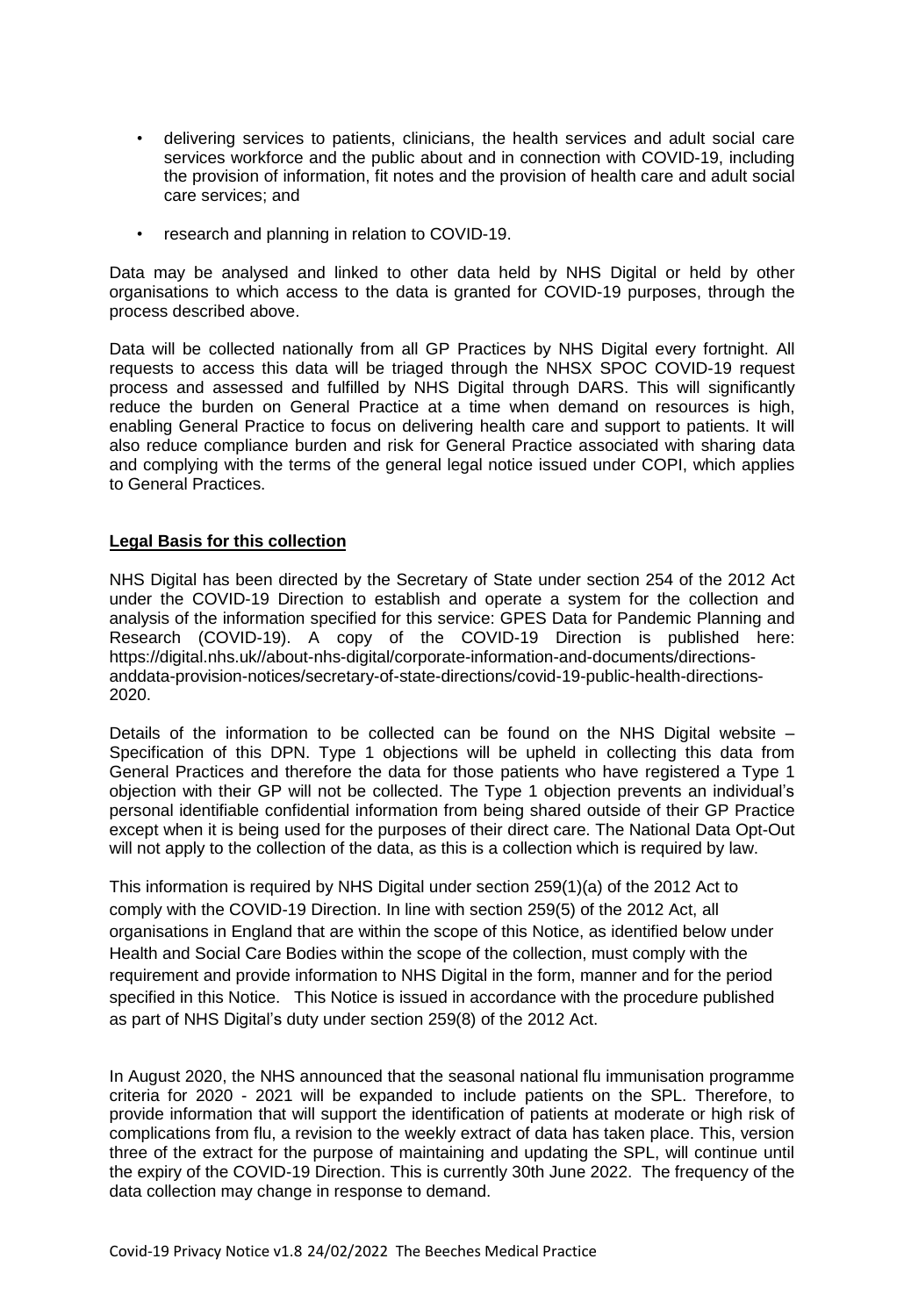| Data collection extracted on a weekly basis<br>week commencing 13 April 2020                                                                                                                                                                                                                                                                                                                                                                                                                                                                                                                                                                                                                                                                                                                                                                                                                     | Revised weekly data collection. The first<br>collection is due week commencing 28<br>September 220                                                                                                                                                                                                                                                                                                                                                                                                                                                                                                                                                                                                                                                                                                                                                                                                                                 |
|--------------------------------------------------------------------------------------------------------------------------------------------------------------------------------------------------------------------------------------------------------------------------------------------------------------------------------------------------------------------------------------------------------------------------------------------------------------------------------------------------------------------------------------------------------------------------------------------------------------------------------------------------------------------------------------------------------------------------------------------------------------------------------------------------------------------------------------------------------------------------------------------------|------------------------------------------------------------------------------------------------------------------------------------------------------------------------------------------------------------------------------------------------------------------------------------------------------------------------------------------------------------------------------------------------------------------------------------------------------------------------------------------------------------------------------------------------------------------------------------------------------------------------------------------------------------------------------------------------------------------------------------------------------------------------------------------------------------------------------------------------------------------------------------------------------------------------------------|
|                                                                                                                                                                                                                                                                                                                                                                                                                                                                                                                                                                                                                                                                                                                                                                                                                                                                                                  |                                                                                                                                                                                                                                                                                                                                                                                                                                                                                                                                                                                                                                                                                                                                                                                                                                                                                                                                    |
| All patients with defined long-term medical<br>conditions which pose a COVID-19 risk,<br>identified as clinically extremely vulnerable<br>that<br>risk and/or<br>on<br>certain<br>drug<br>to<br>treatments as below:                                                                                                                                                                                                                                                                                                                                                                                                                                                                                                                                                                                                                                                                             | All patients with defined long-term medical<br>conditions which pose a COVID-19 risk,<br>clinically<br>identified<br>as<br>extremely<br>vulnerable/potentially clinically vulnerable to<br>that risk and/or on certain drug treatments<br>as below:                                                                                                                                                                                                                                                                                                                                                                                                                                                                                                                                                                                                                                                                                |
| Medical Conditions that provide information<br>on clinically vulnerable patients<br>Severe asthma and dust related<br>lung disease with relevant treatment<br>in the last 12 months<br>(asthma<br>treatment & prednisolone OR high<br>dose cortiscosteroid safety card)<br>COPD emphysema, and associated<br>٠<br>with<br>diseases<br>relevant<br>lung<br>treatment in the last 12 months<br>(COPD drugs OR high dose high<br>dose cortiscosteroid safety card<br>Non-asthma<br>non-COPD<br>and<br>٠<br>respiratory disease<br>Cancer(haem and others)<br>٠<br>Genetic, metabolic or autoimmune<br>$\bullet$<br>disease<br>Immunosuppression drugs in the<br>٠<br>last 12 months<br>Flu-like symptoms or respiratory<br>tract infections from 1 November<br>2019<br>Transplants<br>with<br>severe<br>٠<br>Immunosuppression drug treatment<br>in the last 12 months<br>Pregnant in last 9 months | Medical Conditions that provide information<br>on clinically vulnerable patients<br>Severe asthma and dust related<br>lung disease with relevant treatment<br>in the last 12 months (asthma<br>treatment & prednisolone OR high<br>dose cortiscosteroid safety card)<br>COPD emphysema, and associated<br>diseases<br>with<br>lung<br>relevant<br>treatment in the last 12 months<br>(COPD drugs OR high dose high<br>dose cortiscosteroid safety card<br>Non-asthma<br>and<br>non-COPD<br>$\bullet$<br>respiratory disease<br>Cancer(haem and others)<br>٠<br>Genetic, metabolic or autoimmune<br>$\bullet$<br>disease<br>Immunosuppression drugs in the<br>٠<br>last 12 months<br>Flu-like symptoms or respiratory<br>$\bullet$<br>tract infections from 1 November<br>2019<br>Transplants<br>with<br>severe<br>$\bullet$<br>Immunosuppression drug treatment<br>in the last 12 months<br>Pregnant in last 9 months<br>No change |
| Patients designated separately as at<br>COVID-19<br>risk<br>from<br>using<br>high/medium/low risk SNOWED CT<br>Codes, for example                                                                                                                                                                                                                                                                                                                                                                                                                                                                                                                                                                                                                                                                                                                                                                | Patients designated separately as at<br>risk<br>from<br>COVID-19<br>using<br>high/medium/low risk SNOWED CT<br>Codes, for example<br>No change                                                                                                                                                                                                                                                                                                                                                                                                                                                                                                                                                                                                                                                                                                                                                                                     |
| Patients with a COVID-19 activity code                                                                                                                                                                                                                                                                                                                                                                                                                                                                                                                                                                                                                                                                                                                                                                                                                                                           | Patients with a COVID-19 activity code                                                                                                                                                                                                                                                                                                                                                                                                                                                                                                                                                                                                                                                                                                                                                                                                                                                                                             |
|                                                                                                                                                                                                                                                                                                                                                                                                                                                                                                                                                                                                                                                                                                                                                                                                                                                                                                  | No change                                                                                                                                                                                                                                                                                                                                                                                                                                                                                                                                                                                                                                                                                                                                                                                                                                                                                                                          |
|                                                                                                                                                                                                                                                                                                                                                                                                                                                                                                                                                                                                                                                                                                                                                                                                                                                                                                  | Clinically vulnerable patients (eligible for<br>seasonal flu vaccination)<br><b>Chronic Respiratory disease</b><br>$\bullet$<br>Unresolved<br>asthma<br>with<br>recent<br>$\bullet$<br>asthma drug treatment (in the last<br>12 months) or has ever had an<br>emergency hospital admission due<br>to asthma                                                                                                                                                                                                                                                                                                                                                                                                                                                                                                                                                                                                                        |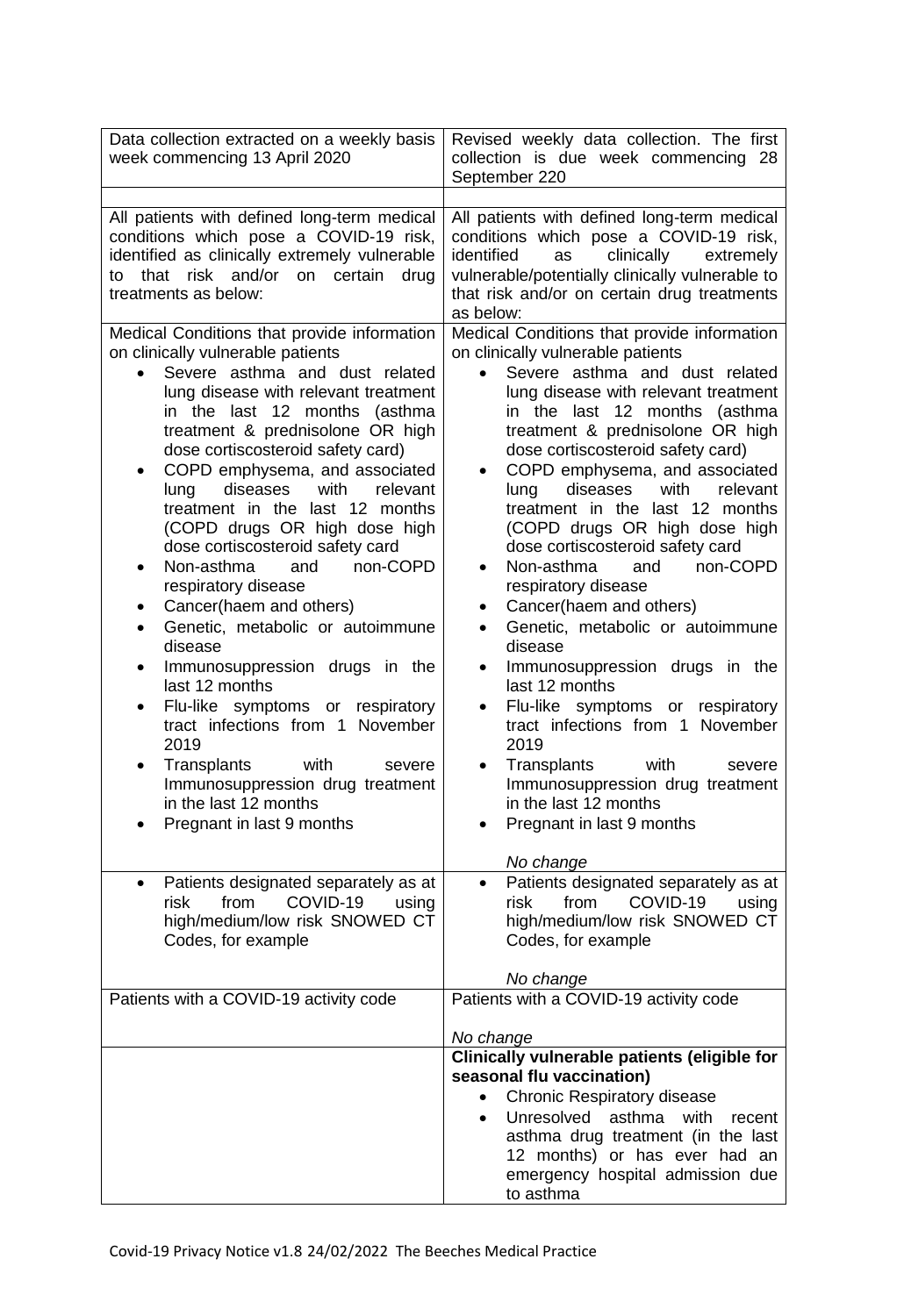| Chronic heart disease<br>$\bullet$                                            |
|-------------------------------------------------------------------------------|
| Unresolved chronic kidney disease<br>$\bullet$                                |
| stage3,4 and 5                                                                |
| Unresolved diabetes mellitus<br>$\bullet$                                     |
| Unresolved<br>immunosuppression<br>$\bullet$                                  |
| diagnosis                                                                     |
| Immunosuppression procedure in<br>$\bullet$                                   |
| the last 12 months                                                            |
| <b>Chronic Liver disease</b><br>$\bullet$                                     |
| Chronic neurological disease<br>$\bullet$                                     |
| Pregnant in the last 9 months<br>$\bullet$                                    |
| (different<br>cluster to<br>clinically                                        |
| extremely vulnerable group)                                                   |
| In patients aged 16 and over: BMI                                             |
| of 40+ in the last 12 months                                                  |
| In patients aged 16 and over: Latest<br>$\bullet$                             |
| BMI in the last 3 years was 40+                                               |
| Learning<br>disability<br>(including<br>$\bullet$                             |
| Down's)                                                                       |
| Has a "requires flu vaccination" code<br>$\bullet$                            |
| Identified as a healthcare worker in                                          |
| the last 12 months                                                            |
| Household<br>contact<br>οf<br>an<br>$\bullet$<br>immunocompromised individual |
|                                                                               |
| Other Potentially clinically Vulnerable                                       |
| patients                                                                      |
| Unresolved hypertension                                                       |
| Pulmonary hypertension<br>$\bullet$                                           |
| Dementia<br>$\bullet$                                                         |
| Systemic lupus<br>٠                                                           |
| Discoid and non-systemic lupus                                                |
| Psoriasis                                                                     |
| Rheumatoid arthritis and associated<br>$\bullet$                              |
| disorders                                                                     |
| Additional Data items for Patients from the                                   |
| above groups                                                                  |
| Latest ethnic category code (all<br>$\bullet$<br>groups)                      |
| Earliest code indicating that the<br>$\bullet$                                |
| patient has died (all groups)                                                 |
| Latest smoking status (all groups)<br>٠                                       |
| Blood pressure from the last 2 years                                          |
| (all groups)                                                                  |
|                                                                               |
| In patients aged 16 and over: all<br>$\bullet$                                |
| BMI and weight in last 5 years plus                                           |
| height (all groups)                                                           |
| IFCC-HbA1c in the last 2 years (for                                           |
| diabetic patients in the flu group                                            |
| only)                                                                         |
| Latest<br><b>COPD</b><br>resolved<br>and                                      |
| <b>COPD</b><br>(for<br>admission<br>codes                                     |
| Patients in the clinically extreme                                            |
| vulnerable group only)<br>ACE inhibitors, ARBs and<br>non-                    |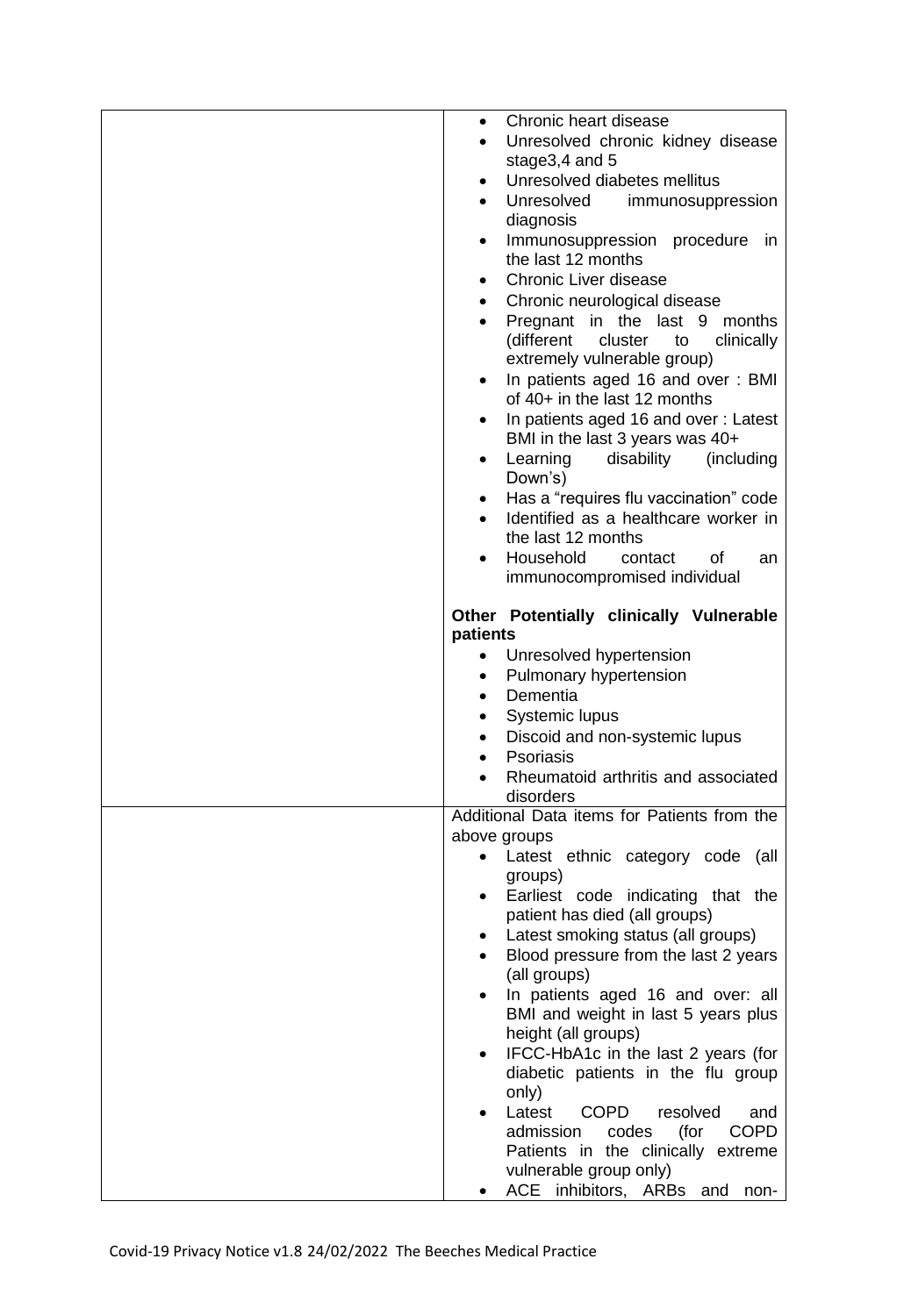| steroidal anti-inflammatory drugs in<br>the last 12 months (all groups)                                     |
|-------------------------------------------------------------------------------------------------------------|
| asthma<br>Latest<br>emergency<br>$\bullet$<br>admission codes<br>(for asthma<br>patients in flu group only) |
| • Asthma-related drug treatments in<br>the last 12 months (for asthma<br>patients in the flu group only)    |

The Secretary of State has directed NHS Digital to collect, process and analyse data in connection with COVID-19 to support the Secretary of State's response to COVID-19 and support various COVID-19 purposes set out in the COVID-19 Public Health Directions 2020, 17 March 2020 (COVID-19 Direction) (as amended) (COVID-19) Direction) and below. This enables NHS Digital to collect data and analyse and link the data for COVID-19 purposes with other data held by NHS Digital. The rationale for changing the data extraction is that the initial data collection was based on an existing specification for flu vaccination eligibility. This data extraction was then refined in order to more accurately reflect the patients who are clinically extremely vulnerable to COVID-19 and also to minimise the data we are collecting. A further refinement of the data extraction has taken place leading to the inclusion of new data being extracted. This will provide information to inform vaccination programmes. This General Practice Extraction

Service (GPES) data will be extracted weekly and be used to assist in producing a weekly update of the SPL. The objective of this collection is on an ongoing basis to identify patients registered at General Practices who may be: • clinically extremely vulnerable if they contract COVID-19 • at moderate or high risk of complications from flu or COVID-19. The data collected will be analysed and linked with other data NHS Digital or other organisations hold to identify: • a list of clinically extremely vulnerable patients who will be advised to take shielding measures to protect themselves. Advice given to these patients has been published by Public Health England and is available here: https://www.gov.uk/government/publications/guidance-on-shielding-and-protectingextremelyvulnerable-persons-from-covid-19/guidance-on-shielding-and-protectingextremely-

vulnerable-persons-from-covid-19#what-do-we-mean-by-extremelyvulnerable • a list of patients at moderate or high risk of complications from flu to inform the flu call/recall vaccination programme.

Further information on the flu programme can be found here: [Coronavirus \(england.nhs.uk\)](https://www.england.nhs.uk/coronavirus/)

The extract may also be used for future direct care purposes relating to the COVID-19 outbreak. The methodology NHS Digital has used to produce the SPL is explained in detail and is published on the NHS Digital SPL website page here:

https://digital.nhs.uk/coronavirus/shielded-patient-list Patients

added to the SPL will be contacted by post, email (and/or SMS message where this is necessary) by the NHS on behalf of the Chief Medical Officer, Chris Whitty, to:

• advise of the measures they can take to reduce their risk of contracting the virus and signpost them to the Extremely Vulnerable Persons service operated by gov.uk at <https://www.gov.uk/coronavirus-extremely-vulnerable>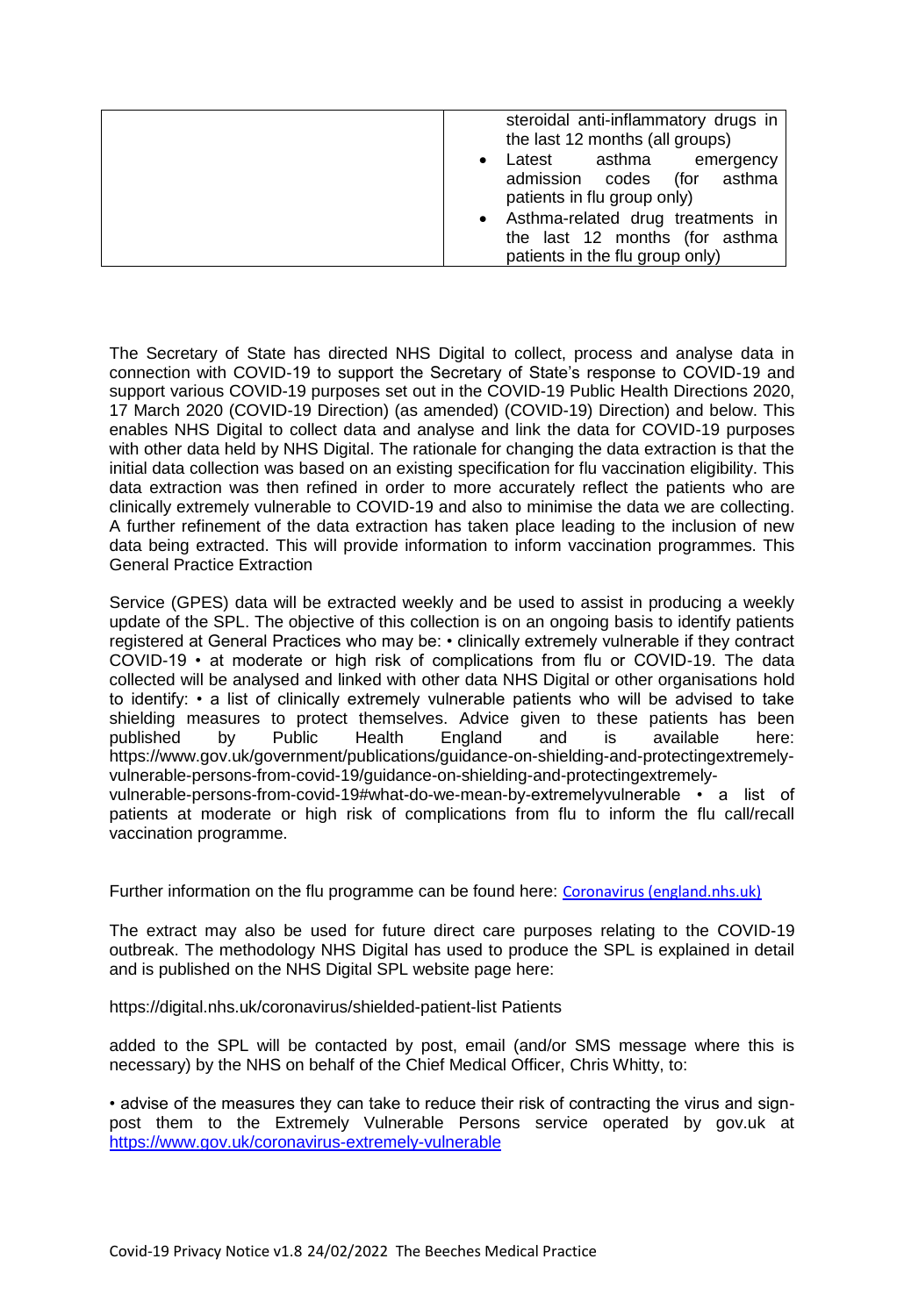• offer a flu vaccination or to contact non-responders who remain unvaccinated (as per NHS England specifications for the service). The SPL will also be used to inform GPs of their individual patients on the SPL, by flagging those patient records on GP patient record systems. The SPL will be shared with a variety of other organisations involved in the care and support of those patients and for planning, commissioning and research purposes associated with COVID-19. Full details of those with whom information has been shared can be found on the NHS Digital SPL website here:

[https://digital.nhs.uk/coronavirus/shielded-patient-list/distribution.](https://digital.nhs.uk/coronavirus/shielded-patient-list/distribution)

Requests by organisations to access record level data from this collection will be subject to Independent Group Advising on the Release of Data (IGARD) consideration. Data applicants will need to demonstrate they have a lawful basis to access the data for COVID-19 purposes.

#### **Benefits of the collection**

Organisations, including Government, health and social care organisations need to access this vital data for a range of COVID-19 purposes, to help plan, monitor and manage the national response to the COVID-19 pandemic, which will help save lives. COVID-19 purposes for which this data may be analysed and used may include: • understanding COVID-19 and risks to public health, trends in COVID-19 and such risks, and controlling and preventing the spread of COVID-19 and such risks • identifying and understanding information about patients or potential patients with, or at risk of COVID-19, information about incidents of patient exposure to COVID-19 and the management of patients with or at risk of COVID-19 including: locating, contacting, screening, flagging and monitoring such patients and collecting information about and providing services in relation to testing, diagnosis, self-isolation, fitness to work, treatment, medical and social interventions and recovery from COVID19. Data will be analysed and linked to other data held by NHS Digital or held by other organisations to which access to the data is granted for COVID-19 purposes, through the process described above. Data will be collected nationally from all General Practices by NHS Digital every week. All requests to access this data will be through Data Access Request Service (DARS). This will significantly reduce the burden on General Practice at a time when demand on resources is high, enabling General Practice to focus on delivering health care and support to patients. It will also reduce compliance burden and risk for General Practice associated with sharing data and complying with the terms of the general legal notice issued under the National Health Service (Control of Patient Information Regulations) 2002 (COPI), which applies to General Practices Patients facing the greatest risk if they contract COVID-19 and/or are in the moderate to high risk of complications from flu:

• will be identified and known to health organisations

- will have a greater awareness of the recommended preventative shielding measures
- will be able to follow clear advice

• will be able to ask for help and support, including social care support and essential food supplies, through the Extremely Vulnerable Persons service operated by gov.uk.

It will enable the SPL to be updated weekly to identify new patients and changes to patients on the List and will enable support provisions to be more dynamic and responsive to both social and clinical need.

It will also enable vital planning, commissioning, and research to be carried out for COVID-19 purposes. If patients facing the greatest risk follow advice, it is hoped that this will contribute to the delay and mitigation of the spread of COVID-19 and save lives.

#### **Visitors to The Practice**